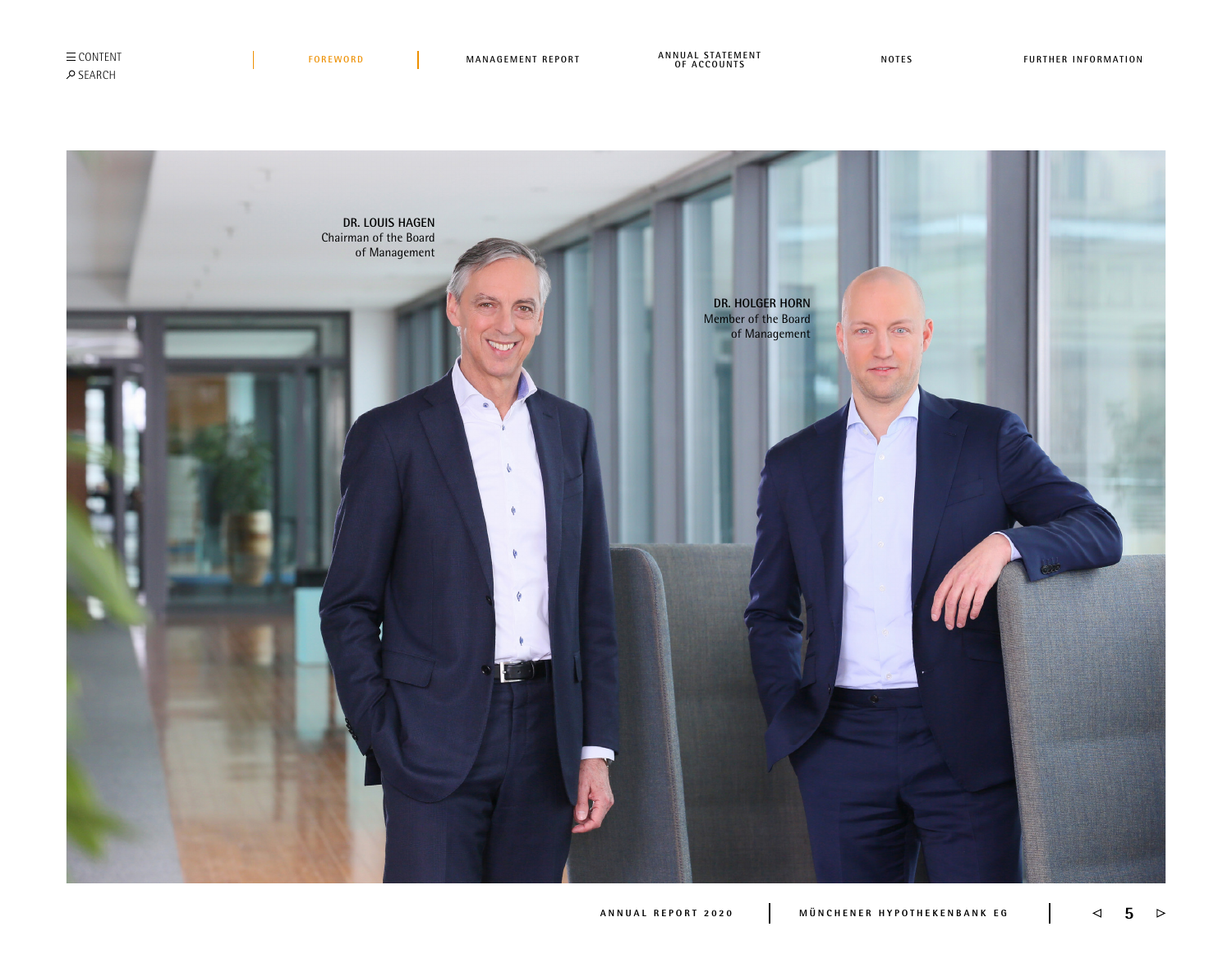<span id="page-1-0"></span>CONTENT REPORT REPORT ANNUAL STATEMENT AND MAT AND A LONTENT AND MATES TO REPORTATION TO A LONTES AND MATES AND MATES

# **Letter from the Board of Management**

Dear Sharholders and Basiness Associates,

2020 was marked by two crises triggered by the COVID-19 pandemic: an international health emergency and a global economic crisis. In particular, the measures taken to combat the pandemic had a huge impact on society and business, and thus also to some extent on MünchenerHyp.

When the first lockdown was imposed back in March 2020, we focused our efforts on two goals: first of all, protecting the health of our employees and second, maintaining business operations that were as close to normal as possible despite all of the restrictions required to contain the virus.

To this end, we put extensive measures in place to ensure the safety of our employees, adapted our business plans and lending criteria to reflect the situation caused by the pandemic and took flexible action in response to ever-changing challenges. Thanks to these measures, overall we got through well through the COVID-19 pandemic in financial year 2020. So far, only a handful of our colleagues have contracted COVID-19 – all of them were infected outside the Bank and have since recovered. Business-wise, 2020 was a satisfactory year despite all of the adversities we faced.

## **Strong new business – further growth in residential property financing**

With new mortgage business of EUR 6.4 billion, we only just fell short, by around EUR 100 million, of the record result achieved in the previous year.

New private residential property financing business rose by 8 percent to over EUR 4 billion. On the one hand, this development was thanks to a very stable German residential property market, which is still considered a safe haven during the crisis, especially among professional investors. On the other, the sustained low interest rates bolstered demand for residential properties. New business brokered by banks in the Cooperative Financial Network rose by 10 percent to EUR 3.1 billion. We are also satisfied with the development of new business in our partnerships with independent financial service providers and PostFinance in Switzerland.

By contrast, the economic consequences of the COVID-19 pandemic left their mark on the commercial property financing business. New business fell by 14 percent to EUR 2.4 billion. This is slightly less pronounced than the drop in transaction volume on the German commercial property market, but also

shows that we were not able to escape the overall developments unscathed. Nevertheless, we consider this to be a positive result, as we were able to exceed our new business target, which had been adjusted to reflect the economic uncertainty.

All in all, we were able to expand our mortgage portfolios again. Thanks to the encouraging level of new business, they grew by 8 percent to EUR 38.4 billion.

### **Risk situation remains moderate**

Our mortgage portfolios have remained largely untouched so far by the economic implications of the COVID-19 pandemic. Very few of our customers have made use of the statutory moratorium on debt repayments for private individuals. The same applies to the voluntary amortisation moratorium for commercial property financing developed by the Association of German Pfandbrief Banks (vdp). Those segments of the commercial property market that have been hit particularly hard, such as hotels, only account for a very small share of our overall portfolio. We have analysed our entire portfolio of commercial property financing without identifying any significant risks from today's perspective.